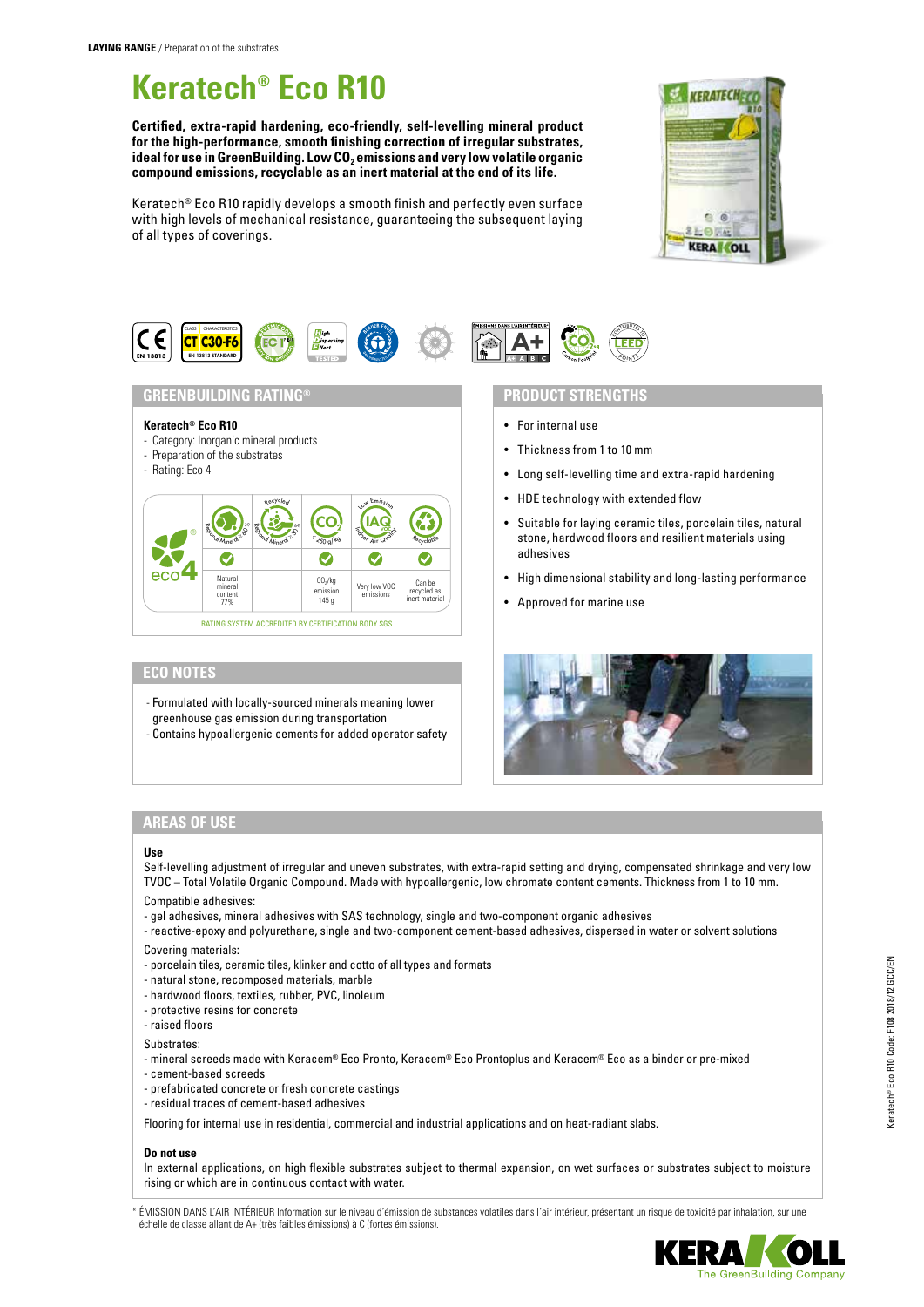## **INSTRUCTIONS FOR USE**

#### **Preparation of substrates**

In general, substrates must be free of dust, oil and grease, free from any moisture rising, with no loose, flaky or imperfectly anchored parts such as residues of cement, lime, paint coatings and adhesives, which must be completely removed. The substrate must be stable, non-deformable, without cracks and have already completed the curing period of hygrometric shrinkage.

**Low-absorption surfaces***:* smooth surfaces with very low absorption or which are completely non-absorbent, such as ceramic tiles, marble floor tiles, epoxy paints, residues of oxidised adhesives and smoothed concrete layers which are compact and properly anchored, must be prepared by applying Keragrip Eco, an eco-friendly adhesion promoter, following the instructions for use. If necessary, also use in advance the mechanical abrasion. Any substances used for surface treatment, such as wax or parting compounds, must be removed mechanically or using specific chemical products.

**High-absorption substrates**: on substrates which are compact but very absorbent, apply Primer A Eco to reduce and regulate the level of absorption. In the case of absorbent substrates with weak consistency apply Keradur Eco. Respect the indicated waiting time before carrying out correction of the surface with a self-levelling product.

#### **Preparation**

Prepare Keratech® Eco R10 in a clean container, first of all pouring in a quantity of water equal to approximately ¾ of the amount required. Gradually add Keratech® Eco R10 to the water in the container, mixing the paste with a low-rev (≈ 400/min.) helicoidal or trapezoidal agitator. Then add more water until a fluid, smooth, lump-free mortar is obtained. For best results, and to mix larger quantities of self-levelling product, a stirring device with vertical blades and slow rotation is recommended. Specific polymers with high-dispersion properties ensure that Keratech® Eco R10 is immediately ready for use. The amount of water to be added, indicated on the packaging, is an approximate guide. Keratech® Eco R10 features a high degree of self-levelling capacity. Adding extra water does not improve the workability of the product, and may cause shrinkage in the plastic phase of drying and result in less effective final performance with a reduction in surface hardness, compressive strength and adhesion to the substrate.

#### **Application**

Keratech® Eco R10 is generally applied on the substrate with a smooth spreader or blade. The use of pumps for plasters allows for the levelling of extensive areas of surface in a very short time with absolute homogeneity. It is advisable to press down hard with the trowel during application so as to regulate the absorption of water and obtain maximum adhesion to the substrate,. After that, the thickness can be adjusted as required. Use a roller to remove air bubbles contained in the self-levelling product, due to high absorbency of the substrate and prolonged or high-rev mixing. To achieve more precise thickness adjustment a steel comb may also be useful. If an additional correction layer is required, it must be applied as soon as the previous layer is ready for foot traffic ( $\approx$  2 hrs at +23 °C and 50% R.H.) but after the application of Keragrip Eco eco-friendly adhesion promoter, following the instructions for use. After this interval it is necessary to wait ≈ 5 days and then apply Keragrip Eco, after which the subsequent applications may be carried out. In the case of low temperatures and high humidity it is advisable to keep the environment ventilated during application and during the hours immediately following application, in order to avoid the formation of condensation on the surface of the self-levelling product during the setting phase. Protect from air currents at actual floor level.

#### **Cleaning**

Residual traces of Keratech® Eco R10 can be removed from tools with water before the product hardens.

#### **SPECIAL NOTES**

**Joints**: screed must be desolidarised around the perimeter, laying a suitable compressible tape along the whole perimeter of the room, on the walls and on any other vertical elements protruding from the supporting layer. Large and continuous surface areas need to be fractionized as soon as they can withstand foot traffic so to create areas < 50 m² with 8 m maximum individual size. All the joints located in the substrate must be respected.

**Deformable substrates**: for wood substrates or any substrate subject to flexure, apply eco-friendly adhesion promoter Keragrip Eco to a clean surface, following the instructions for use. Embed a 4x5 mm anti-alkali mesh in the adhesive and cover up to a thickness of ≤ 5 mm. **High thicknesses**: in the case of correction with thicknesses greater than 10 mm (up to 25 – 30 mm), to be performed in one application, add ≈ 30% in weight of clean inert material with assorted granulometry from 0 to 4 mm during mixing of the paste. Before laying the product, apply eco-friendly adhesion promoter Keragrip Eco to improve adhesion to the substrate. Create elastic joints every ≈ 50 m². **Special substrates**: anhydrite screeds must be dry and sanded as specified in the manufacturer's instructions, then prepared with water-based, eco-friendly surface isolation Primer A Eco, following the instructions for use. For subsequent laying of hardwood floors, create a smooth finish with thickness ≥ 3 mm.

## **ABSTRACT**

*Certified, high-performance correction of substrates with a maximum thickness of 10 mm, carried out using an eco-friendly, extra-rapid, HDE - High Dispersing Effect technology and smooth finish, mineral self-levelling product, compliant with standard EN 13813, class CT - C30 - F6, GreenBuilding Rating® Eco 4, such as Keratech® Eco R10 by Kerakoll Spa, suitable for overlaying all types of flooring after approx. 12 hrs when applied at +23 °C and 50% R.H. . Prepare, clean and make the substrate dimensionally stable first, then apply the product with a smooth spreader. Average coverage: ≈ 1.6 kg/m2 per mm of thickness created.*